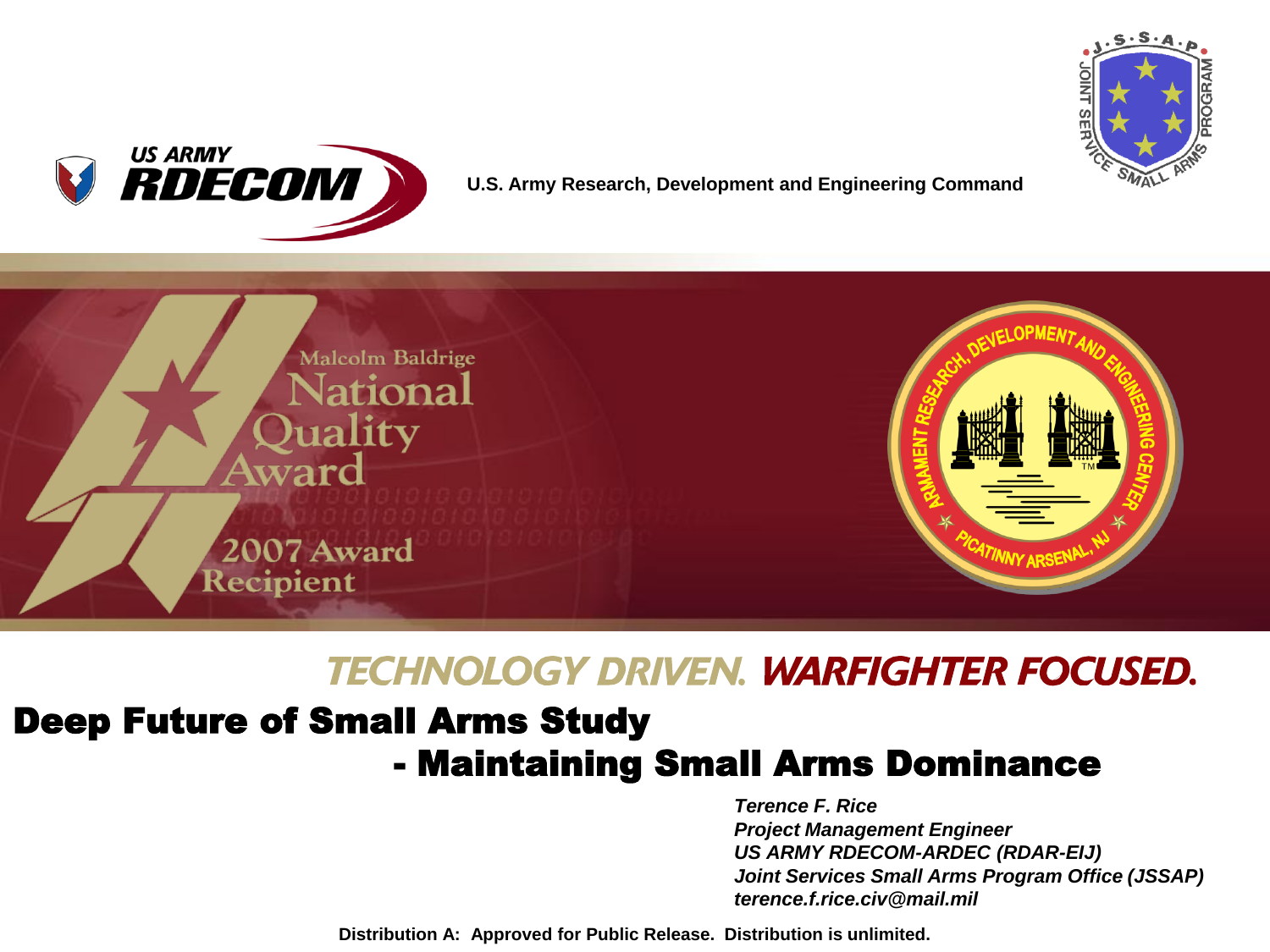





- *Acknowledgements*
- *Analysis (Phase I)*
- *Results (Phase I)*
- *Analysis (Phase II)*
- *Results (Phase II)*
- *Summary & Final Thoughts*

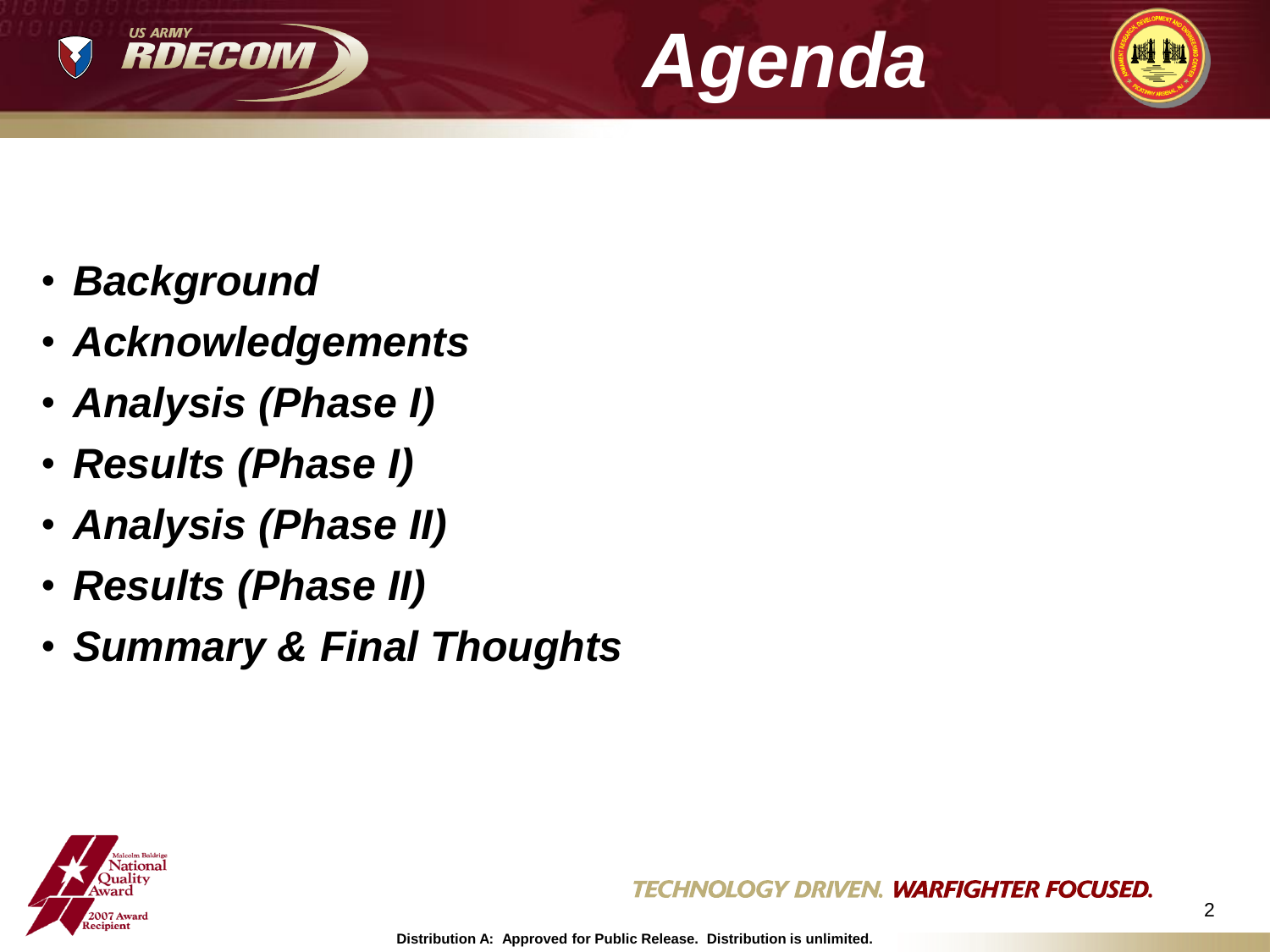# Background



## **Objective**

RDECON

• Joint Service Small Arms Program (JSSAP) office commissioned a two phase study to further examine futuristic technologies and notional concepts from a series of reports and workshops on their applicability to maintain small arms dominance.

### –Phase 1:

- Workshop sponsored by Deputy Assistance Secretary of the Army for Research & Technology War-Gaming Implementation Office (SAAL-ZT).
- Outcome: Report Titled: "Envisioning the Deep Future of Small Arms: 2022‐2042"

### –Phase 2:

- JSSAP Sponsored Enclaves and Meetings
- Fifteen (15) JSSAP Futures reports dating back to 1986.

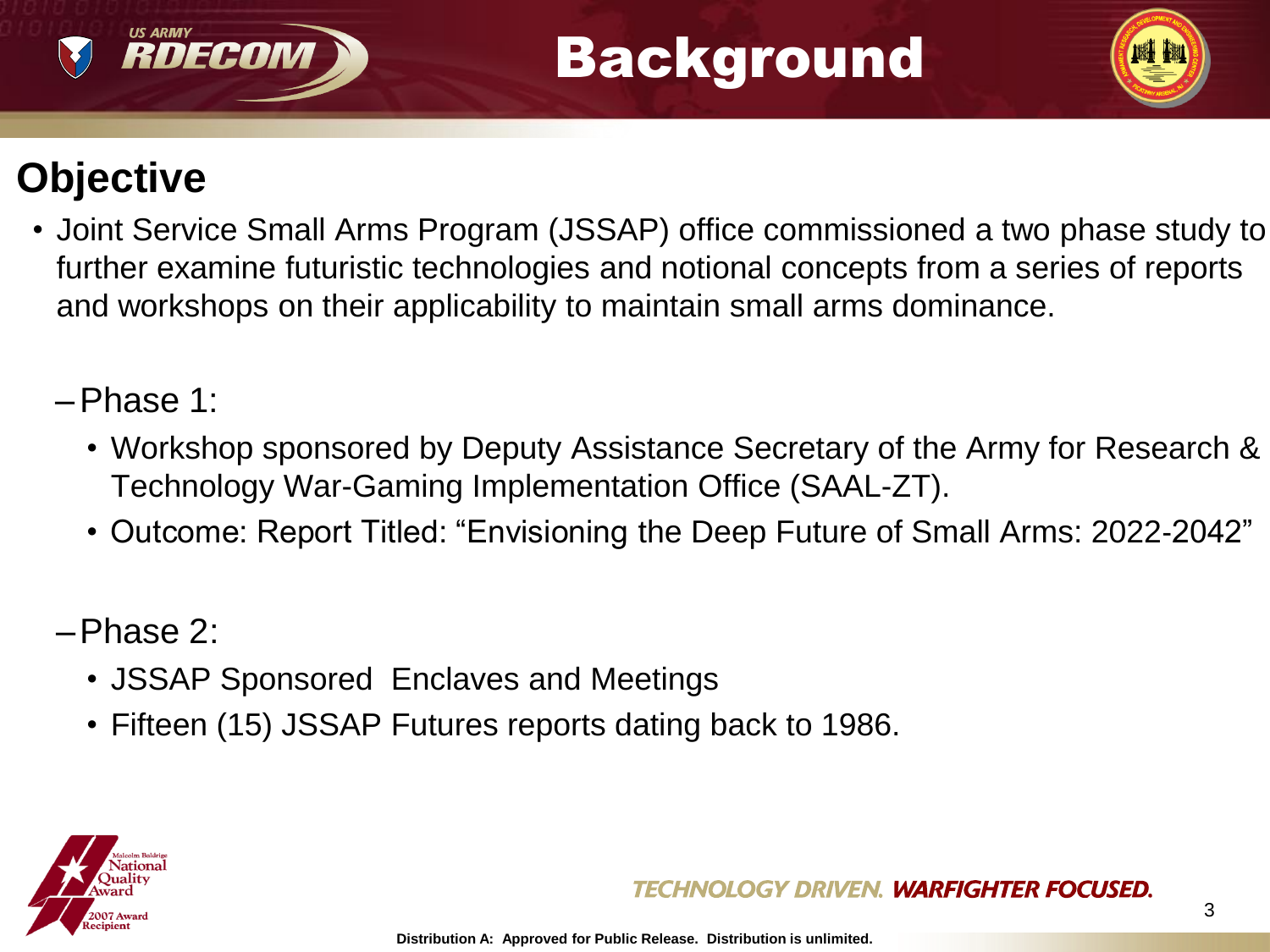

# *Acknowledgements*



# **Battelle** The Business of Innovation

### **Contract Partner**

- Battelle Memorial Institute, Columbus, OH
- Mr. Ron Loesar, Project Manager
	- Jason Paugh, Principal Research Scientist
	- Chris Perhala, Principal Research Scientist
	- Jeff Widder, Senior Research Scientist

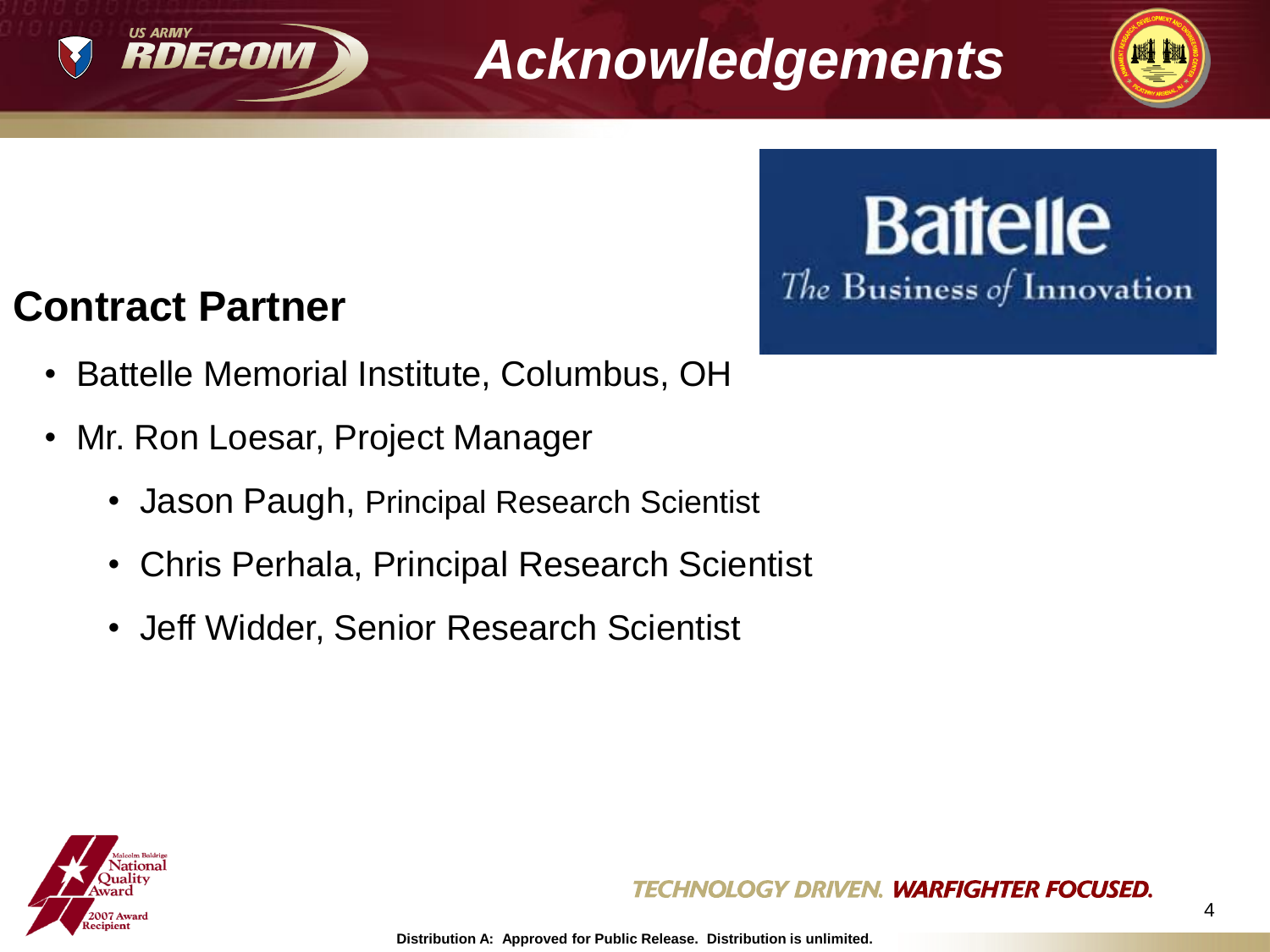

# *West Point Study*

Envisioning the Deep Future of Small Arms: 2022‐2042



#### **27 concepts**

- Exoskeleton (Iron Man)
- MAPS (Military Artificial Proxy Soldier) DENI (Directed Energy Negation and
- HERO (Holographic Environment Radius Operations)
- Micro Robotics
- CLAWS (Combat Lightweight Automatic Weapon System)
- AVATAR
- WASP (Weaponized Assault Surveillance Platform)
- Robotic Support
- IQ Box
- WISH (Weapon Informatics Soldier-Human)
- Rowe-Bot
- HEPA (Hyper Energy and Power Ammunition)
- SLACK (Squad Level Active Collaborating Knowledge)

**07 Award** pient

• SAVE (Soldier Asymmetric Vision

Equipment)

- Kinetic Modular Weapon Platform
- - Integration)
- Super Soldier (Bio enhancement)
- GAP (Genius Ammunition Project)
- Effects Options
- Energy Harvesting
- Neuroscience Enhancement
- Electric Rifle
- Self-Healing Weapons
- HOPE (Hyperbolic Operations Projector Experimental)
- Fake (Flabbergasting Armament Kinetic Employer)
- PREP (Personal Rocket Explosives Project)
- Front Line Soldier Fabrication



Deputy Assistance Secretary of the Army for Research & Technology Technology Wargaming Implementation Office (SAAL-ZT)

#### **Envisioning the Deep Future of Small Arms** 2022-2042



Assistant Secretary of the Arm for Research & Technology

#### **Based on Four (4) Scenarios**

- Cold War II
- Global Footprint
- Turning Inward
- Standing in a Tinderbox

#### **TECHNOLOGY DRIVEN. WARFIGHTER FOCUSED.**

**)**ualitv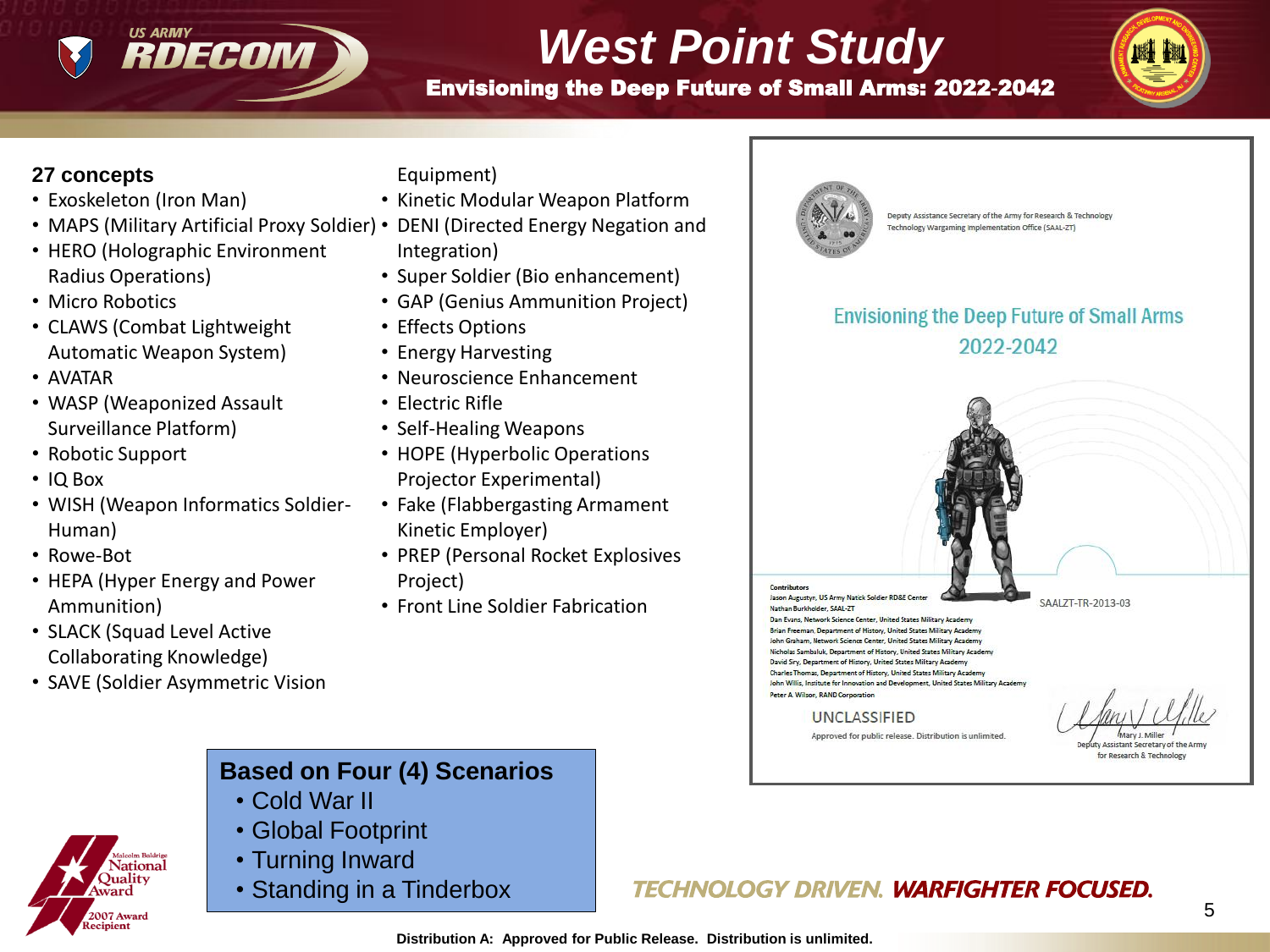



#### •**Generate revolutionizing ideas for future weapons to maintain our overmatch and dominance**

#### •**Over 15 references from 1986 onward**

Analysis of Future Technologies for Infantry Weapon Bursting Munitions

Analysis of Future Technologies for Individual Weapon Systems

Analysis of Future Technologies for Small Arms Fire Control

Analysis of Future Technologies for Crew Served Weapon Systems

The JSSAP 1994 Sniper Conference

The Objective Personal Weapon Shooters' Conference

The Results of the Objective Personal Weapon and Objective Sniper Weapon Technology Assessment

Future Small Arms Conclave: Objective Individual Combat Weapon and Objective Crew Served

Weapon Technical Working Groups

Reassessment of Directed Energy Technologies for Small Arms

Summary Report on Future Alternative Weapons Concepts Workshop held at Battelle Conference Center

Future Alternative Planning and Assessment for Potential Weapon Concepts

Report on the Results of the Future Small Arms Conclave-Blue Sky-2020

Report on U.S. Army Joint Service Small Arms Program Futures Meeting

Final Report: Futures Meeting November 2009

2011 Futures IV Vision Workshop April 2011

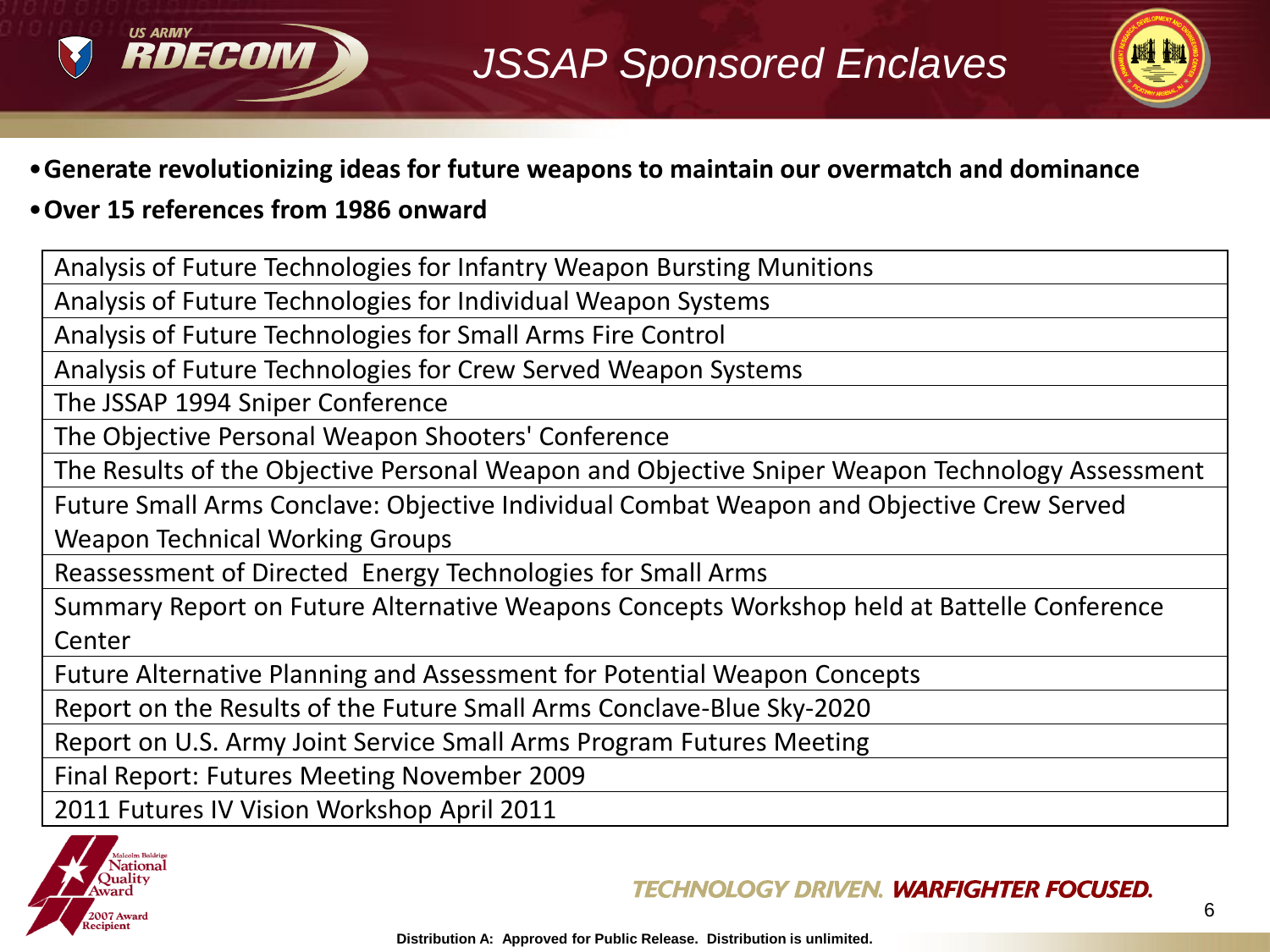**RDECOM > Analysis Methodology (Phase 1)** 

### **Approach**

**US ARMY** 

- Engage SMEs, generate robust system statements
- Utility rating and applicability assessment
- Engineering/feasibility evaluation
	- Identify technical hurdles and limiting / pacing technologies.

#### **Concept Evaluation**

- Define applicable performance characteristics and metrics
	- Which characteristics and metrics for consistent comparisons? (i.e. Weight, size, energy efficiency, other?)
- Define **utility and applicability rating** methodology
	- How to consistently and quantitatively rate performance characteristics and metrics?
- Apply utility and applicability rating method
- Define engineering assessment/evaluation factors
	- Based on the cost and time associated with developing the limiting technologies

#### *Rating Methodology*

#### **Utility Rating**

- **Based on Weighted Criteria**
- Each Scored 1 100
	- Benefit for Soldier / Squad, 38%
	- Technical Risk, 20%
	- Consequences / Side Effects, 18%
	- Payoff for other Technology Domains, 23%

#### **Applicability Rating**

- Based on 4 Future Scenarios
- Presented using the deviation from the mean

 $-$  Scored 1-7 (1= Low,  $7 = High$ )

```
ialcolm Baldrige
  National
Ouality
ward
007 Award
 pient
```
ayoff for othe Technology **Renefit for** Domains, 23% Soldier/Squad-Consequences/ Side Effects 18% Technical Risk.

#### **Down Selection**

- Evaluate all Technologies / Ideas in the Current Futures Report
- List all Technologies / Ideas in Past Reports
	- Remove Redundant / Obsolete / Fielded **Technologies**
- Rank order remainder
	- Deep Future Ranking- High Utility, Applicability
	- SME Input Cost and time associated with developing the limiting technologies

#### TECHNOLOGY DRIVEN. **WARFIGHTER FOCUSED.**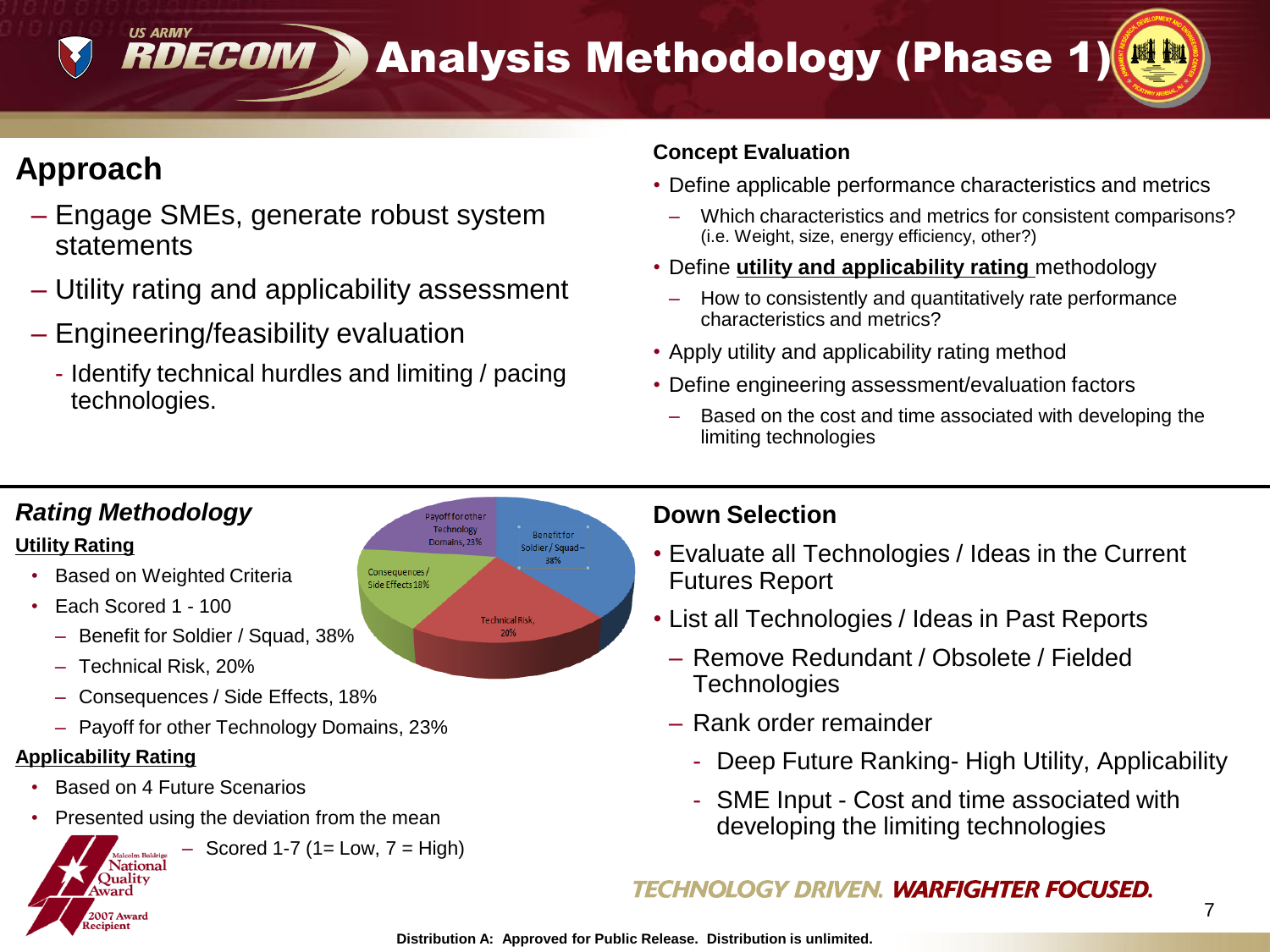



- **Phase I Results – Utility (Technical SMEs)**
- **Phase I Results – Utility (Benefit to the Soldier, ONLY) End User SMEs**
- **Phase I Results – Utility**
- **Phase I Results – Applicability Technical SMEs**
- **Phase I Results – Applicability End User SMEs**
- **Phase I Results – Applicability**
- **Phase I Results – Impact on TTP End-User SMEs**
- **Phase I - Top rated concepts based on Utility, Applicability, and Associated Technologies**

Some of the concepts focus on technologies that enhance soldier capability do not fall under the JSSAP mission (i.e. concepts in areas such as survivability and communications)

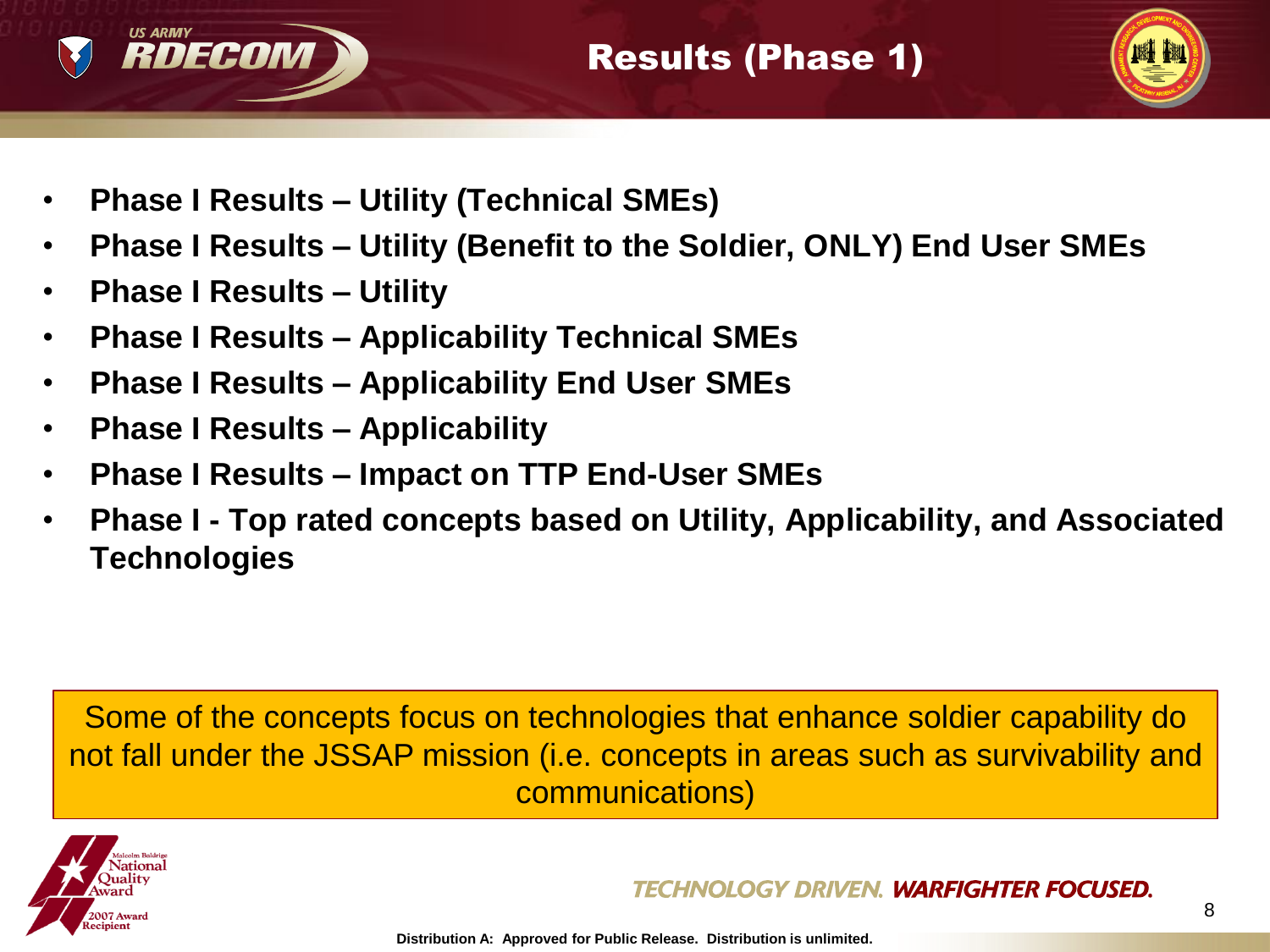### Approach (Phase 2)



### • **Concept Definition**

**US ARMY** 

RDECON

–Define each concept to a sufficient level of detail to allow for quantitative estimates.

#### • **Development of Evaluation Criteria**

–Criteria based on "Future Report," further defined using basic infantry functions.

#### • **Concept Evaluation**

–A series of standardized questions are used to guide the establishment of consistent ranking values.

#### • **Concept Ranking**

–Rank the concepts based utility, applicability, impact to Tactics, Techniques, and Procedures, and number of Small Arms related technologies.

#### • **Engineering Analysis**

- –Nearly identical to Phase I
- –Evaluations conducted by technical SMEs only
- –TTP was not scored separately

#### • **Down-Select**

- **171 S&T concepts identified and evaluated as part of the study**
- **10 were selected for engineering analysis.**
- **Approximately 40% of the 171 concepts were duplicates of, or similar to, other listed concepts. This included concepts that were covered in Phase I**
- **Approximately 28% of the 171 had already been fielded or were ready to be fielded.**
- **Approximately 23% of the 171 concepts were not well defined S&T concepts, or fall into a category where the technology is be being continuously developed.**



#### TECHNOLOGY DRIVEN. **WARFIGHTER FOCUSED.**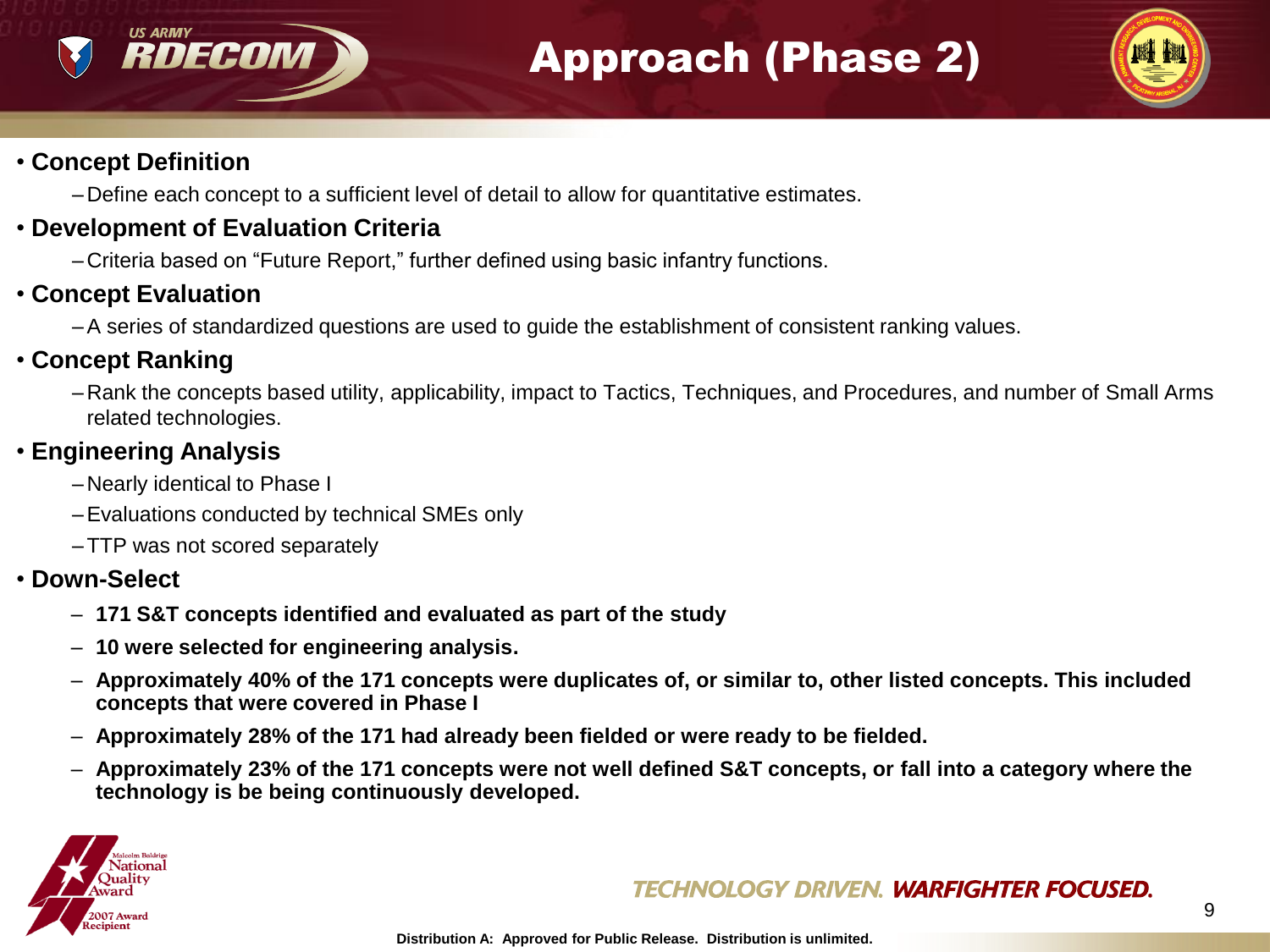# Results (Phase II)



| <b>CONCEPT NAME</b>                                                      | <b>CONCEPT DESCRIPTION</b>                                                                                                                                                                                                                                                                                           |
|--------------------------------------------------------------------------|----------------------------------------------------------------------------------------------------------------------------------------------------------------------------------------------------------------------------------------------------------------------------------------------------------------------|
| <b>Maneuver Weapons</b><br><b>Designed for Confined</b><br><b>Spaces</b> | Kinetic weapons have less-than-lethal versions but ranges may be too great for confined space. Non-kinetic<br>weapons (Taser, blinding lasers) have been developed and deployed                                                                                                                                      |
| <b>Increase Weapon Bore</b><br><b>Size</b>                               | A larger diameter barrel enables more versatile rounds to be employed. Increasing barrel diameter using the<br>same fabrication material will incur a weight gain; this is contrary to the current trend of making weapons<br>lighter.                                                                               |
| <b>Area/Crowd Electro</b><br>muscular Control                            | Electro-muscular control weapons deny someone voluntary control of limb muscles and are considered<br>nonlethal. The weapon should be usable against all individuals in a room or on an unruly street crowd.<br>Projectile based weapons are range restricted and are limited by rate of fire and magazine capacity. |
| <b>Weapon Acoustic</b><br><b>Signature</b>                               | The acoustic signature of most weapons can be exploited by the adversary in order to detect the weapon. In<br>addition to the use of conventional silencers and muzzle flash hiders, other means of reducing acoustic<br>signature may be feasible, e.g. changing propellant characteristics.                        |
| <b>DEMON</b>                                                             | Demon is an electrically excited air defense laser which fits into a stinger or an avenger tube and provides<br>the User with laser energy to be used against fixed and rotary wing aircraft.                                                                                                                        |
| <b>Chemical / Organic Relay</b>                                          | Genetically tailored plants, or insects, to remotely relay/amplify simple binary data from sensors to<br>soldiers/C3I, or between soldiers                                                                                                                                                                           |
| <b>Small Arms Launched</b><br><b>Radio Jamming Device</b>                | Technology exists that is reasonably small scale but is of limited range. In addition to possible threats span<br>from toy two way radios to cellular phones; try to jam all these devices is a formable task and may not be<br>doable in a small arms projectile.                                                   |
| <b>Internal First Aid (Nano-</b><br>Doctors)                             | The concept envisions nano-bot medics that would be injected into the human body to immediately begin<br>repairing battle wounds and other injuries. In addition to conceptual work, some early nano-doctor<br>development has been done.                                                                            |
| <b>Short time-of-flight KE</b><br><b>Projectiles</b>                     | To use with an advanced combat rifle                                                                                                                                                                                                                                                                                 |
| <b>Lump Gun</b>                                                          | Anti-personnel chamber of gun can hold any lumps of ferrous metal, strips needle-shaped projectiles from<br>lump and fires them.                                                                                                                                                                                     |



US ARMY<br>**RDECOM** 

#### **TECHNOLOGY DRIVEN. WARFIGHTER FOCUSED.**